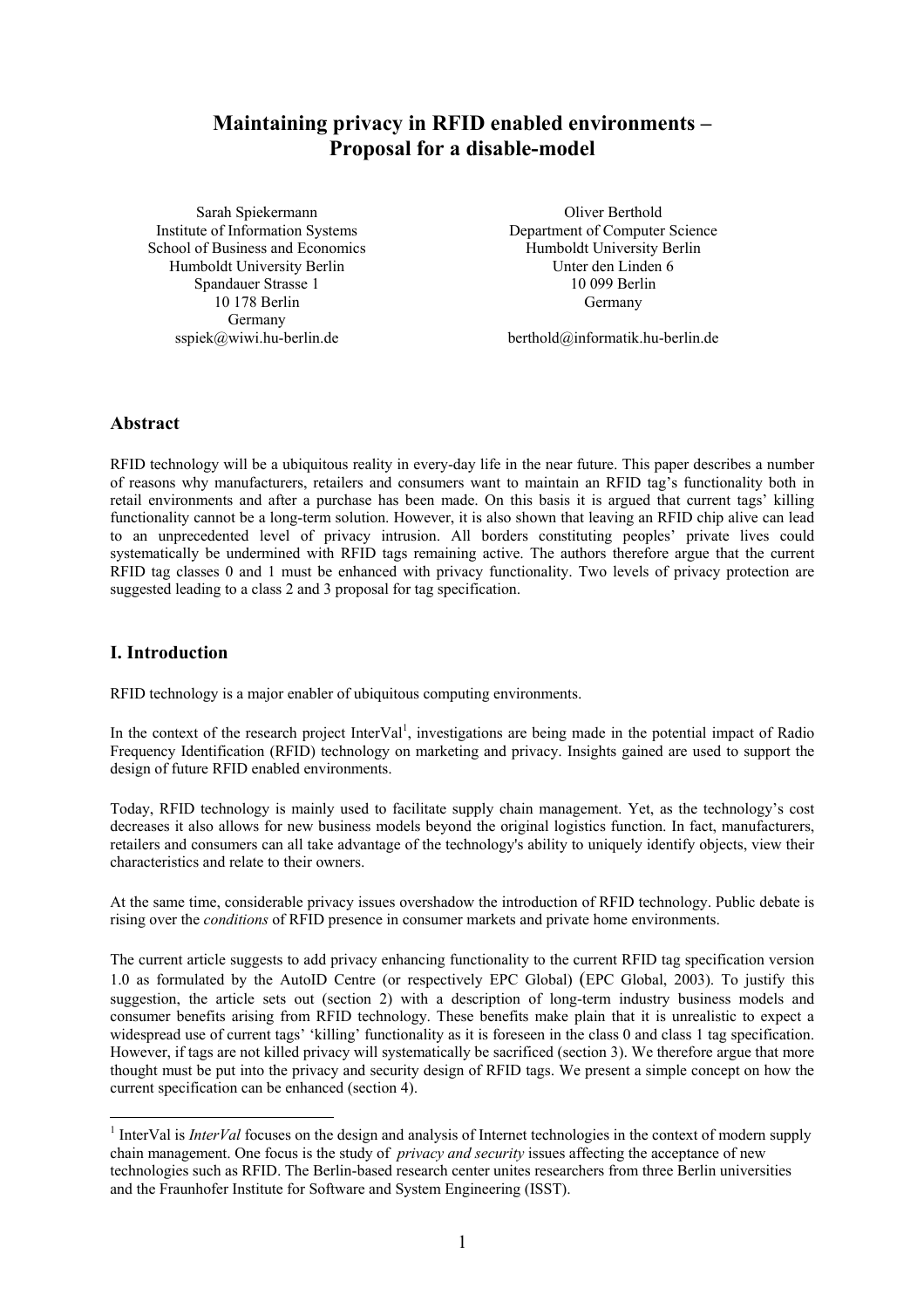## **II. Consumer incentives and market models for RFID adoption**

RFID technology implies benefits for retailers, manufacturers and consumers. In the current article, only those processes are considered where end-users are in touch with RFID technology. Thus, the role of RFID in preshopping logistics is excluded from the discussion.

#### *Retailer benefits from RFID on the shop-floor*

Beyond cost reduction in the supply chain (currently estimated at around  $5\%$ <sup>2</sup>), retail outlets derive several major benefits from RFID technology. First, cost savings will be made through automated store logistics. Fewer personnel are needed to supervise self-serving cash-registers and watch over automated shelf-management (currently estimated at  $10\%^2$ ). Second, theft protection is often cited as a reason for RFID introduction in retail environments. Third, increase is expected from personalized information and recommendation services. In fact, RFID technology (combined with some smart applications) promises a whole new class of one-to-one promotions and information services in the retail outlet. For example, consumers could request guidance on products that are genetically modified Finally, RFID allows for better tracking of peoples' movements through the store, measuring time spent in front of product categories and gaining a better insight into the product selection process. This information can be used to understand media effectiveness, improve product portfolios on offer in the store and test for the roots of product attractiveness. This new type of business intelligence will not only benefit retailers, but also product suppliers who then eventually want to buy this whole new type of data available on consumer shopping behavior.

Based on these arguments, we strongly believe that it is unrealistic to expect retailers to forgo the benefits of RFID technology in their stores. Consequently, RFID tags will remain active (not-killed) in store environments.

#### *Consumer benefits from RFID tags*

 $\overline{a}$ 

Due to retailers adopting RFID in their stores, consumers take advantage of personalized information services and potential time savings when shopping. However, also after product purchase consumer potential benefits arise from RFID tags stored on products.

First, many of today's visions encompassed in intelligent home environments reside on RFID technology. New service dimensions are planned and technologies are in the development pipeline of many major IT system manufacturers.<sup>3</sup> For example, the refrigerator could order new food or give a warning signal if a product has passed its eat-by date. Also, many product categories' security, safety and convenience features are planned to be enhanced. RFID is thus seen as a means to differentiate products and brands in the consumer market.

A second argument for RFID introduction is the information value created for consumers. EPC related data can contribute to the convenience, security and entertainment of consumers. Consumers may, for example, be interested to know more about the products they own. In a convenient way they can use the EPC to access information about their objects, view their guarantees and usage manuals, FAQ lists or even find other people who bought from the same product line. One may say that consumers can have something like an online-diary of their objects. Where appropriate, they may also gain an insight into the "family" of their objects, other products from the same manufacturer. In some situations this information could even enhance consumer safety. For example, when they are able to check the compatibility of their pharmaceuticals at home.

Third, RFID can in a few occasions contribute to consumer security. If product flaws are identified after a sale or products are poisoned it is possible to discern exactly what product objects are affected. Consumers can then either be warned directly and individually (if the consumer's identity is known to the sales channel) or hearing

 $2^2$  The figures relate to a study published by strategic management consultancy A.T.Kearney., "RFID/EPC Managing the Transition (2004-2007)", 2004

<sup>&</sup>lt;sup>3</sup> A good insight is given by HP's promotion video called "Cool Town"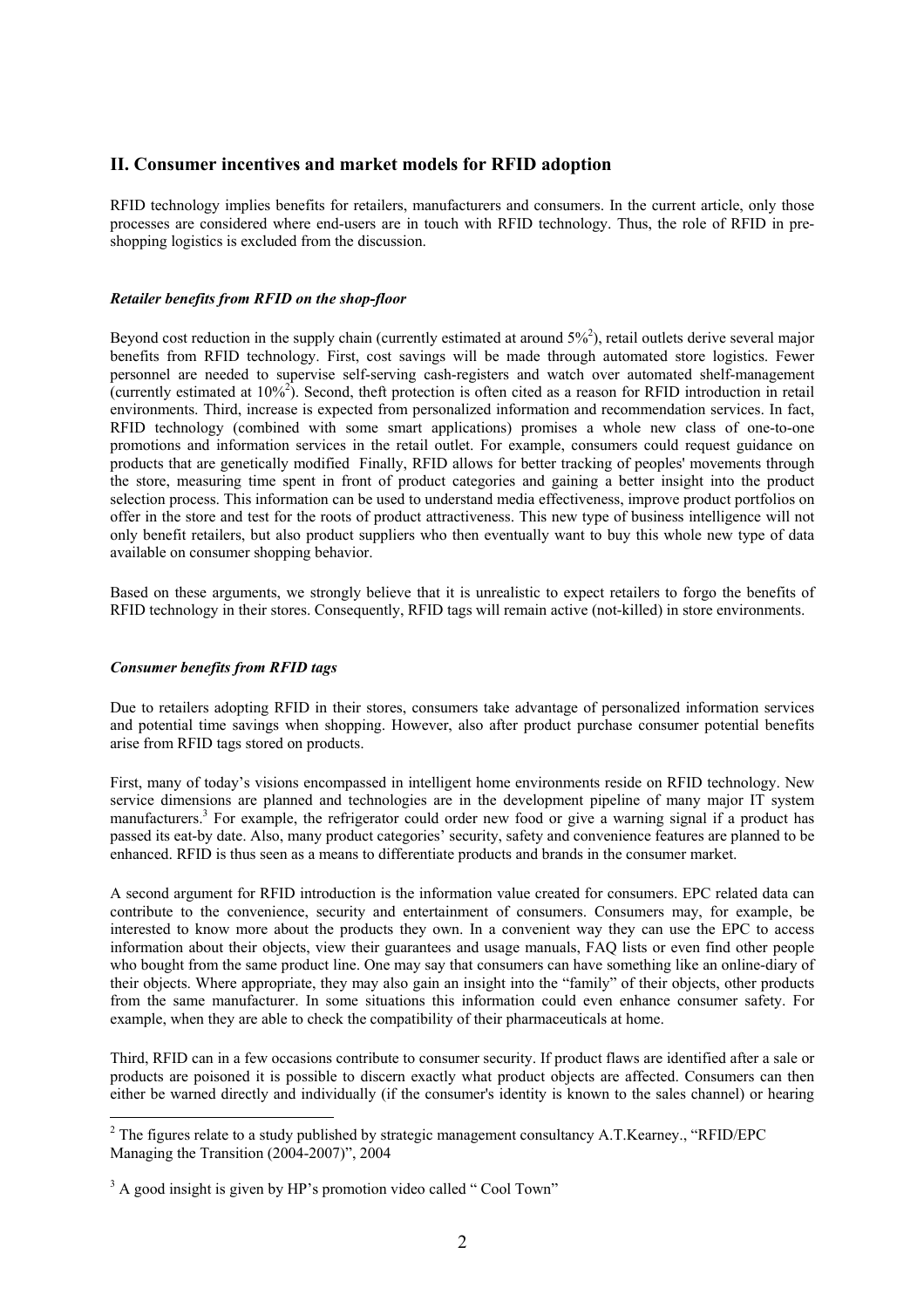about the danger can verify to what extend their particular product is affected (by reading out their respective EPC).

Based on these arguments, we strongly believe that it is unrealistic to expect consumers to have an interest in killing tags at the store exit. We believe that in order to make those visions a reality, RFID tags will have to be kept 'alive'.

#### *Manufacturer benefits from RFID tags*

Current supply chains have led to an increased distancing of manufacturers from their customer base. Big retail chains usually "sit in the middle" and have cut manufacturer's direct access to those who consume their products. RFID technology has the potential to change this dynamic to a certain extend. EPC is designed to directly access manufacturers' product databases or web pages over the Internet.

Since manufacturers embed the EPC in their products they are also the most likely party to hold the ownership of the respective information related to each object (the "family" information). Thus, when people access information directly about "their" belongings based on their EPCs they are most likely to hit the manufacturer's website first. One could think of an EPC related website as person's personal web-diary on his/her possessions. And since people can get quite attached to their possessions it is not too far fetched to postulate that manufacturers have the potential to establish customer relationships here that were difficult to obtain in the past. Manufacturers (especially of shopping and luxury goods) have the potential to build user relationships around their products in a new fashion. They can up-sell customers to more enhanced versions of what they already own, they can cross-sell to other product categories, build user communities, etc. Direct customer access being a continued vision of manufacturers in the context of today's standard electronic commerce practices gains a new level of feasibility in environments of ambient intelligence.

Another reason for manufacturers to push for RFID is that it is an efficient means to prevent forgery, because the tags can be programmed to prove their authenticity.

As a result of these arguments we argue that at least for high-involvement goods it is realistic to expect manufacturers to take a long-term interest in RFID technology (which they currently seem to see rather as a nuisance than an opportunity).

### **Impact of RFID on Privacy**

Around 44% of retailers use RFID technology in their supply chains or consider its introduction (Forrester, 2003). One important dimension of the current public debate on RIFD though is marked by rising concern over the technology's impact on privacy.

Consumer privacy can be impacted in two distinct temporal phases: First, in an RFID enabled retail outlet and second after the sale has taken place and RFID tagged products are taken home. The current article focuses on the second phase. It looks at privacy intrusion when RFID hits the street.

The current RFID specifications for class 0 and 1 tags (see below for more detail) foresee that each tag contains a unique electronic product code (EPC). In some respects, the EPC is similar to the bar code. It contains a serial number that can be related to a product category and a manufacturer. However, the EPC is longer and therefore more comprehensive: each *individual* object (rather than an object class) is identified. This allows to retrieve information on the manufacturer, product category as well as (and most important) individual product traits. Furthermore, while the traditional bar code can only be read out via a scanner pointing directly to it, EPCs on an RFID tag can be read out quasi simultaneously, unnoticed and from a distance. The EPC on the object and the scanner (reader) do not need to be in a line of sight. As a result, privacy concerns have mounted.

Privacy concerns usually take two major directions: One is about the direct abuse of RFID tags' 'uncontrolled willingness to tell' the EPC code to unauthorized readers. Thus, privacy is intruded when people with readers can spy unrecognized on the belongings of others. The other thread of fear circles around the combination of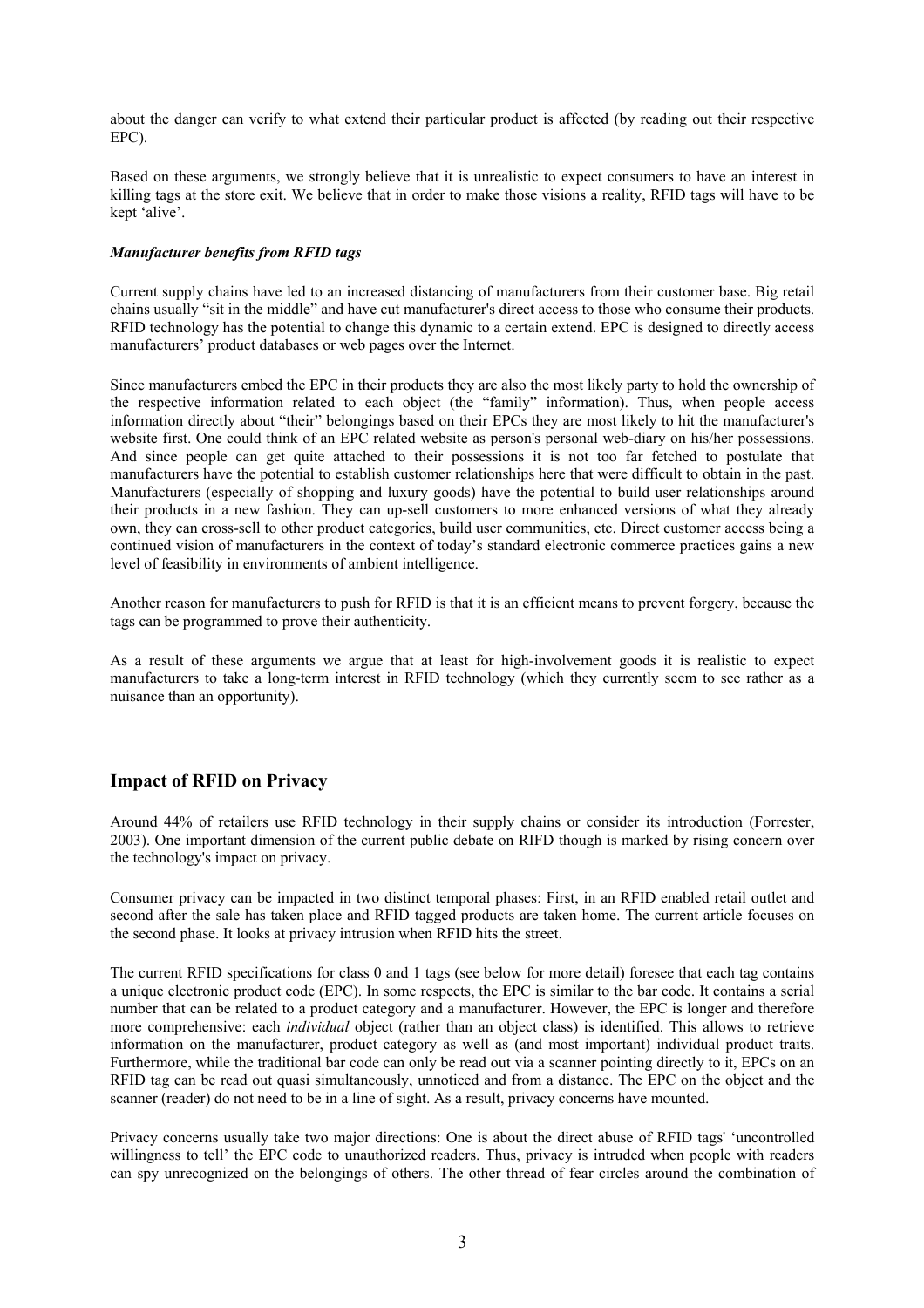highly granular EPC data with personal identity data. Personal identity data is usually collected with the help of loyalty cards. Combining a person's identity with such detailed product information then allows for a degree of psychographic segmentation of individuals that has not been available ever before. The 'transparent customer' that has often been cited in the past has become a reality. 4

To address privacy concerns, RFID developers have included a password protected "kill-function" in both RFID tag classes 0 and 1 [EPC Global, 2003]. Retailers in turn have started to offer customers the possibility to kill a tag's EPC before leaving the store. However, as the discussion in section II has shown it is unrealistic to expect that killing RFID tags is a long term solution. In store environments RFID technology plays a major role for retailers. And even if tags were killed at the store exit, the combination of EPC data with personal data at the moment of purchase would not be prohibited (assuming that consumers own loyalty cards).

However, **if tags are** *not* **killed** privacy intrusion outside of the store can occur. Two conditions of misuse should be distinguished:

- 1. RFID tags exist on products, but no electronic reference to the product owner is in existence (for example, somebody has bought a product and paid for it cash without using a loyalty card).
- 2. RFID tags exist on products and an electronic transaction has occurred which has the potential to establish a link between the product and its owner (for example, somebody has bought a product and paid for it via credit card or by using a loyalty card).

In the first condition 'only' natural privacy borders can be intruded by others without peoples' knowledge and consent.<sup>5</sup>

Natural borders

stand for peoples' desire to sometimes be physically unobserved or secluded. For example, to pursue activities unobserved within one's own walls, to be let alone in one's room or to communicate via sealed letters. As described above, RFID has the potential to intrude in this natural privacy, because readers can (even without any authorization) read out a person's belongings. A first series of focus groups conducted by the AutoID Center has shown that consumers are particularly alert to this type of intrusion (Duce, 2003). Natural borders may also be impacted if people in a shop are observed in a targeted manner by RFID-triggered video cameras (FoeBuD e.V, November 2003).

In the second condition where a link is established between an RFID enabled object and its owner, several additional scenarios of breaking down personal 'privacy borders' may be expected:

Ephemeral borders

Ephemeral borders stand for peoples' desire to sometimes have information on them simply pass away unnoticed or forgotten. For example, if someone has thrown his candy bar wrapping-paper into the city lake or not sorted garbage according to the rules. Active RFID tags would be able to uniquely identify the 'sinner'.

**Social borders** 

 $\overline{a}$ 

Social borders stand for peoples' expectation that some of their activities or proclamations are treated confidentially by the social group in which they have been performed (family, doctor, prostitute, etc.). For example, if someone visits a prostitute he may not want this to be known to others. Yet, RFID tags can easily be used to track the movements of people.

<sup>&</sup>lt;sup>4</sup> For example, in such a pooling scenario, it is not only known that a person A buys something to wear or spends an amount x per year on cloths, but that person A, female, age 17, buys a specific type and color of trouser that is of size XL. From there, more conclusions can be drawn, e.g. that she is overweight.

 $<sup>5</sup>$  The notion of personal borders framing out perception of privacy has been commented on in the in the context</sup> of ambient intelligence by (Bohn et al., 2003) who refer to (Marx, 2001).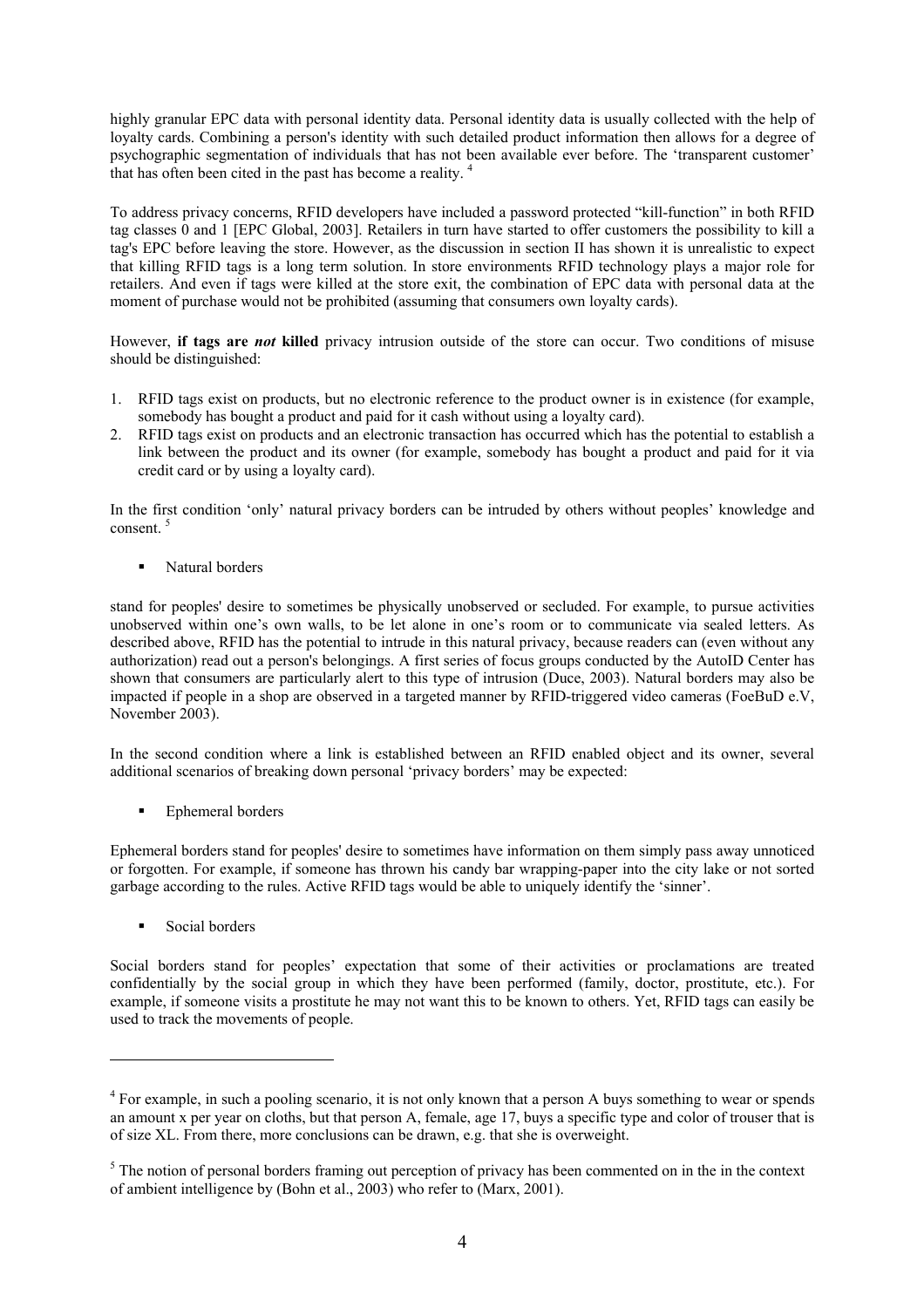**Temporal and spatial borders** 

Temporal and spatial borders relate to the "… expectation by people that parts of their lives can exist in isolation from other parts, both temporally and spatial. For example, a previous wild adolescent phase should not have a lasting influence on current life of a father of four…" (Bohn et al., 2003). RFID technology can be used to support this lasting influence. For example, if somebody has been registered in his youth as a football hooligan and now (perhaps years later) wants to visit a football game. His RFID enabled ticket to the game may identify him already at the entry point to the stadium as a hooligan. As a result, he may not be allowed to enter the stadium or endure other kinds of special treatment.

# **IV. Privacy enhancing functionality for RFID tags**

#### *Background*

The discussion has shown that privacy concerns around RFID technology arise within retail environments as well as outside of them. Concurrent with the above discussion, we will hereafter concentrate on how privacy can be maintained *outside* of retail environments when people take RFID tagged products home. We assume that people will increasingly pay for their products electronically (e.g. with a credit card) and thus imply that a link can be established between a product and its owner. The role of RFID technology in pre-shopping logistics is excluded from the discussion. All proposed tag enhancements will not change their basic functionality. All existing components and systems used in pre-shopping logistics are maintained.

Version 1.0 of the EPC Network Specification (EPCGlobal, 2003) distinguishes 2 classes of tags labeled class 0 and class 1. Both classes foresee tags to be equipped with a password protected killing function in order to address the privacy issue. Based on the arguments provided in section II we argue that this killing function is not a tangible solution for the future. More thought must be put into tags' privacy functionality in order to prevent the misuse outlined in section III while allowing for the benefits and business models described in section II. The essence of our proposal is that consumers should have the control over their RFID tags' communication. They can gain this control with the help of a password protection scheme embedded in the RFID tag.

Our solution puts emphasis on the fact that tag cost is the major bottleneck for RFID introduction in many product categories. Especially low-cost and low-involvement goods which will only be equipped with passive tags<sup>6</sup> cannot afford to integrate sophisticated security solutions (in the foreseeable future). Therefore, we focus hereafter on an economically feasible solution for passive tags that is 'good-enough' to meet a majority of security threats.

#### *The disable model: a new proposition for privacy perseverance*

### *(Passive) RFID tag specification as-is*

 $\overline{a}$ 

Table 1 gives an overview of today's main components of an RFID tag relevant for the privacy/security context. Features marked in bold are the minimum requirement for a tag of the respective class. Studying the table some issues arise:

The table shows that from a privacy perspective one major difference exists between class 0 and class 1 tags: Class 1 tags' killing function may only be protected by an 8-bit password (specified for the frequency range of 860MHz-930MHz). Even though an 8-bit memory solution may be cheaper for tag manufacturers it implies security risks for both retailers and consumers. Since an 8-bit password can be deciphered by common computing equipment in seconds, it provides little security. Retailers and consumers alike therefore face the risk

<sup>&</sup>lt;sup>6</sup> As opposed to active tags passive tags do not have their own power supply. As a result, they are cheaper and smaller and may therefore be those present in the majority of consumer objects.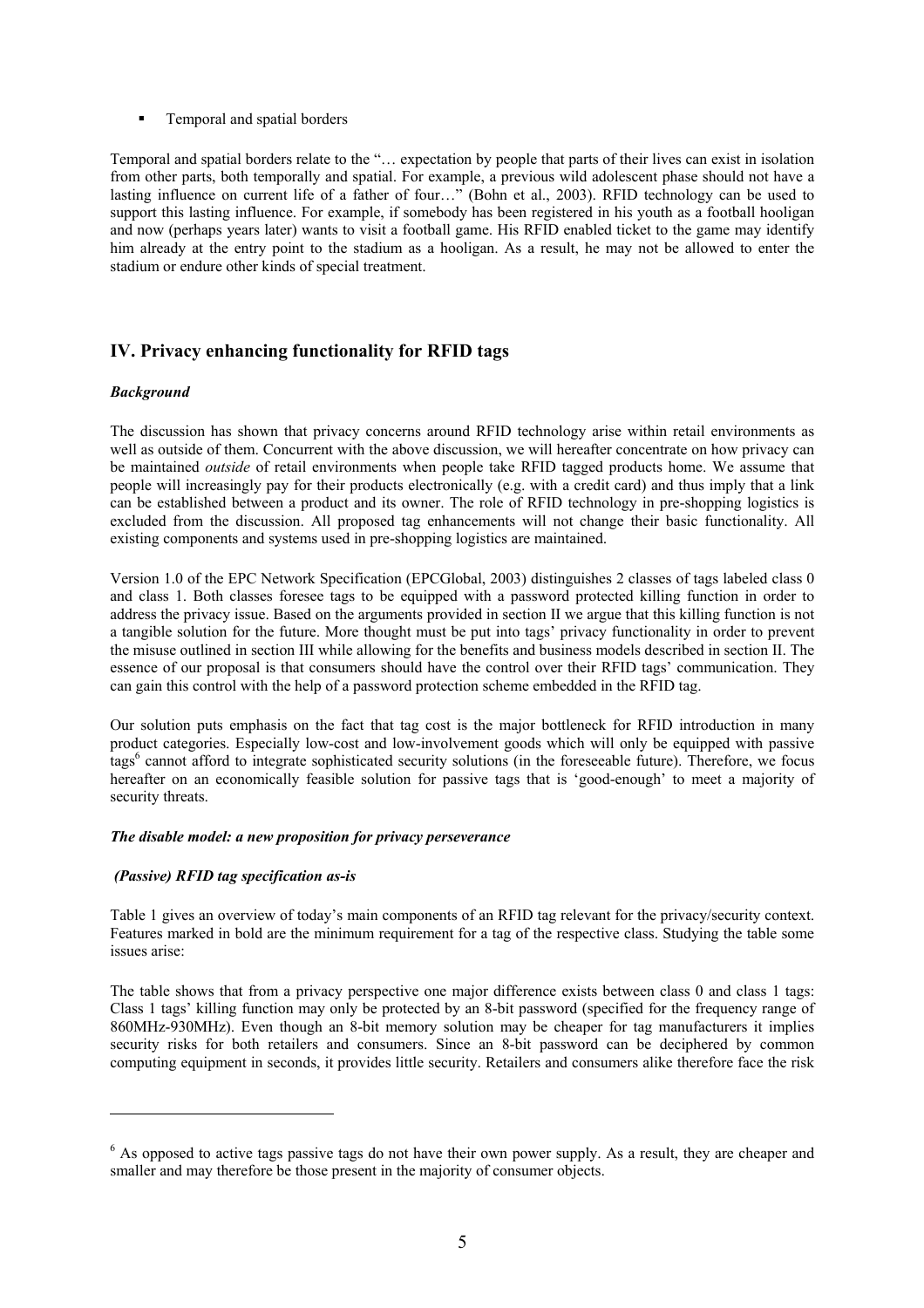of 'kill-attacks' on their stores and homes (e.g. by people who oppose the technology introduction). We therefore argue, that a 24-bit password should be foreseen as the minimum protection required by retailers generally.

The most important drawback of both current classes of tags though is the killing function. Since the killing function is economically unrealistic (see section II) it is not a feasible long-term solution. Consequently, we expect the EPC to lie "bare"; at least if the current specification approach is maintained. The EPC would thus be accessible to any party equipped with a reader, regardless of access authorization. With this, all privacy abuses outlined in section III become possible. The tag's readiness to tell its EPC to anyone deprives an owner of controlling the information traces left by his objects.

| <b>RFID</b> tag specification                        | Class 0      | <b>Class 1</b> |  |  |  |  |
|------------------------------------------------------|--------------|----------------|--|--|--|--|
| Memory                                               |              |                |  |  |  |  |
| ROM (read only)                                      | $\mathbf x$  | $\mathbf{x}$   |  |  |  |  |
| EPROM (write once)                                   | X            | X              |  |  |  |  |
| RAM                                                  | X            | X              |  |  |  |  |
| Objects in memory                                    |              |                |  |  |  |  |
| Electronic Product Code (EPC) (x bit)                | $\mathbf x$  | $\mathbf{x}$   |  |  |  |  |
| bit password related to kill-function<br>8           |              | X              |  |  |  |  |
| 24 bit password related to kill-function             | $\mathbf{x}$ | X              |  |  |  |  |
| Operations                                           |              |                |  |  |  |  |
| <i>Receive</i> requests (from reader or kill-device) | $\mathbf x$  | X              |  |  |  |  |
| Send EPC number (to reader)                          | X            | X              |  |  |  |  |
| Self-test EPC or random number for anti-collusion    | $\mathbf x$  | X              |  |  |  |  |
| Kill EPC function                                    | $\mathbf x$  | X              |  |  |  |  |
| <i>Verify</i> kill-password                          | $\mathbf x$  | X              |  |  |  |  |

Table 1: Current dimensions of EPCGlobal's RFID specification for passive tags relevant in the privacy context

#### *RFID tag specification to-be*

In order to create user control of tag communication we suggest the addition of a password-protection scheme to access a product's EPC. This password protection scheme puts information revelation under the sole control of the owner once an object is sold and leaves the retail environment. We call this approach 'the disable-model'.

The scheme we propose distinguishes two levels of security with different tag cost levels attached to them. The appropriateness of each level depends on the cost acceptable for a tag relative to an object's value.

#### **Class 2 enhancements**

A simple enhancement to class 0 and 1 tags is to integrate an EPC *disable*-function instead of a kill-function. When a product is passed to a consumer we suggest to generally disable EPCs instead of killing them.

We refer to RFID tags including enable/disable functionality as "class 2" tags.

The way we envision the disabling process to flow is as follows: Instead of storing the kill password and function, the RFID tag stores a 24-bit *enable/disable* password and function. When a consumer pays for his products all tags are automatically disabled instead of killed. The disabling process is handled by the cashregister in order to avoid consumer time cost. With disablement a new password is randomly set on all tags. This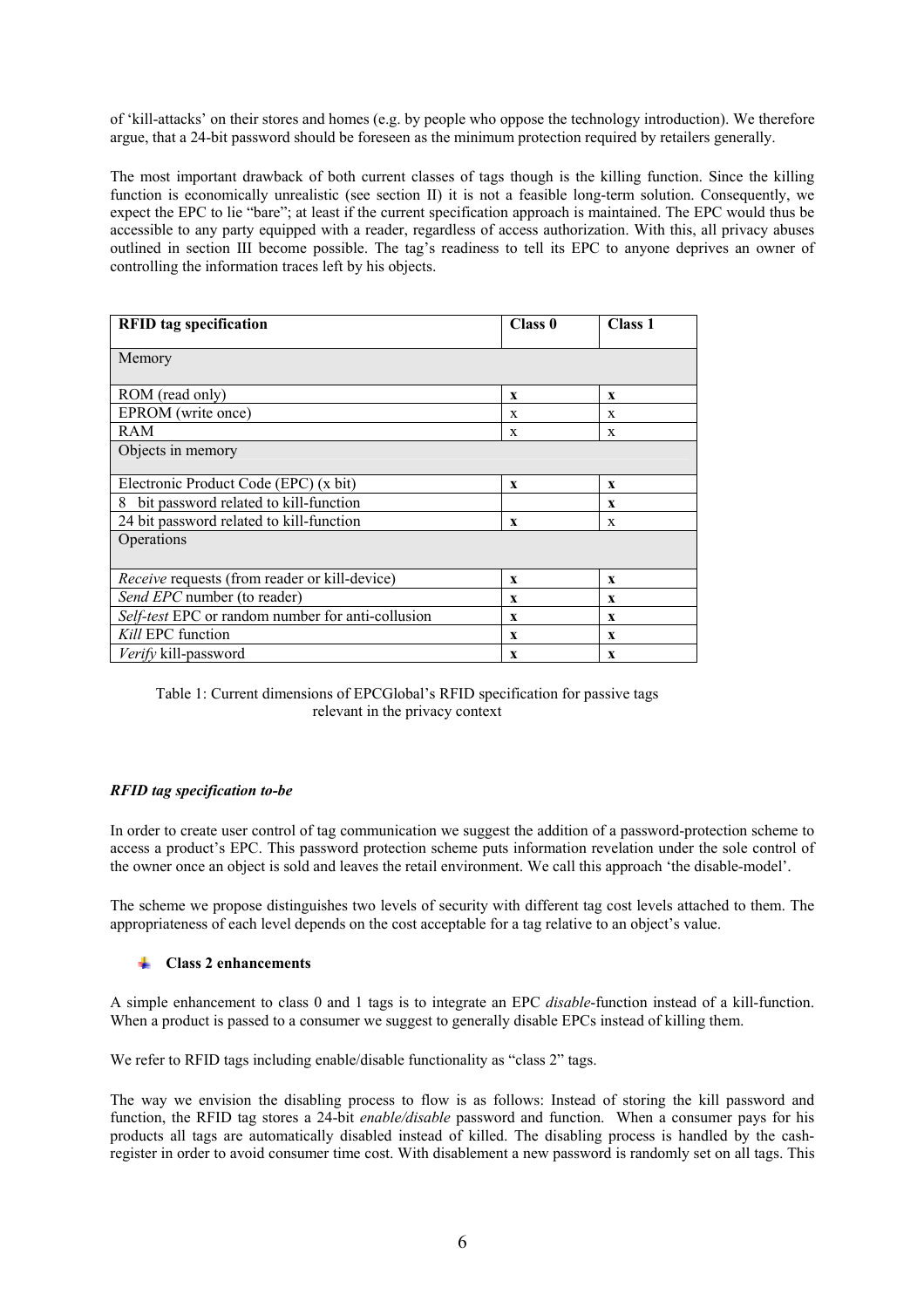password is then printed out on the customer's receipt.  $\frac{7}{1}$  It can be used by the new product owner to potentially re-enabling the EPC if he wishes to use intelligent home applications later or other feature available with the product  $8$ 

If now unauthorized reader devices request the EPC from a disabled tag without the correct password the tag denies access to the EPC stored on it. From a layman perspective this means that *by default* objects bought do not communicate with any reading device except at one's personal request. The approach thus lends itself to calm all those privacy concerns related to unauthorized 'spying'. At the same time, all economically driven intelligent home appliances and future consumer information needs are maintained.

From a technical perspective, of course, the tag still reacts for processing re-enable requests. If the re-enabling password is not correct, the reader denies transmission of the objects EPC. At this point several issues can arise from a security perspective: The most important one challenging our approach is that it is possible that a reader identifies the EPC by not attempting to decipher the password at all, but instead by miming an anti-collusion method. Anti-collusion is a function used to uniquely recognize and communicate with one tag when several tags respond at the same time.<sup>9</sup> If anti-collusion is now based on the EPC - the structure of which is standardized our disable-proposition could easily be circumvented. Our solution therefore relies on the fact that the EPC itself (or at least not the entire EPC) is used for anti-collusion. At first sight, this may be considered a major drawback of our solution. Yet, technical analysis of logistics requirements has suggested that full EPCs are not really suited as a numbering scheme for anti-collusion anyways. The time it takes for readers to forge through a full EPC is very time consuming. Also, EPCs are similar for many products and product categories. Therefore, other numbering schemes have been proposed for anti-collusion including EPC dependent hash-values, a random number pre-integrated in the tag, RNG integrated into tags or a 12 to 14-bit serial number extract from the full 96-bit EPC. For all these suggestions, our solution is feasible.

The second security weakness that may be argued is that a 24-bit password scheme is not a 'good-enough' protection from a serious attack. The effort required by an attacker to decipher a 24-bit protection though (which currently lies around X hours) may not really be worthwhile when the result is nothing, but the EPC of a lowcost/low involvement product. We therefore argue that the cost-benefit rationale of most attackers would effectively protect consumers.

The third drawback of class 2 tags is that there will be authorized readers (e.g. at the cash-register or in the consumer's smart home) which send the new owner's home-password around in plain text without encryption. A serious attacker, e.g. a thief, could therefore sniff on the cash register or home environment and retrieve the password. Again, we would argue that for low-cost products the incentive for thieves or other attackers is rather low.

Yet, for higher value objects (such as CD players, TVs, etc.) a systematic 'spying-attack' of this sort, e.g. on private homes could be realistic. Consequently we argue that for high-value goods another (more sophisticated) class of RFID tag is necessary. We refer to this class as class 3 RFID tag.

 $\overline{a}$ 

 $<sup>7</sup>$  Another long-term possibility would be to transfer the password to an identity device such as a PDA owned by</sup> consumer. Smart homes could then automatically read out the product password, change it and eventually set it to the user's common smart home password.

 $8$  The password may be changed at home by the consumer or by the consumer's smart home agent to match the smart home's password. We believe that a common password architecture for home readers or smart homes makes sense as consumers can access their devises more easily. A back-end database containing all tag data (as proposed by Weis, S., 2003 and Juels, A., 2003) and processing infrastructure to test all possible passwords is not required.

<sup>&</sup>lt;sup>9</sup> In essence, anti-collusion (tree-walking method) implies that a reader says (to each tag in the area): "Respond if your EPCS begins with number x". If more than one chip responds, the reader than says" Respond if your EPC begins with xx". This process continues until only one tag remains to respond.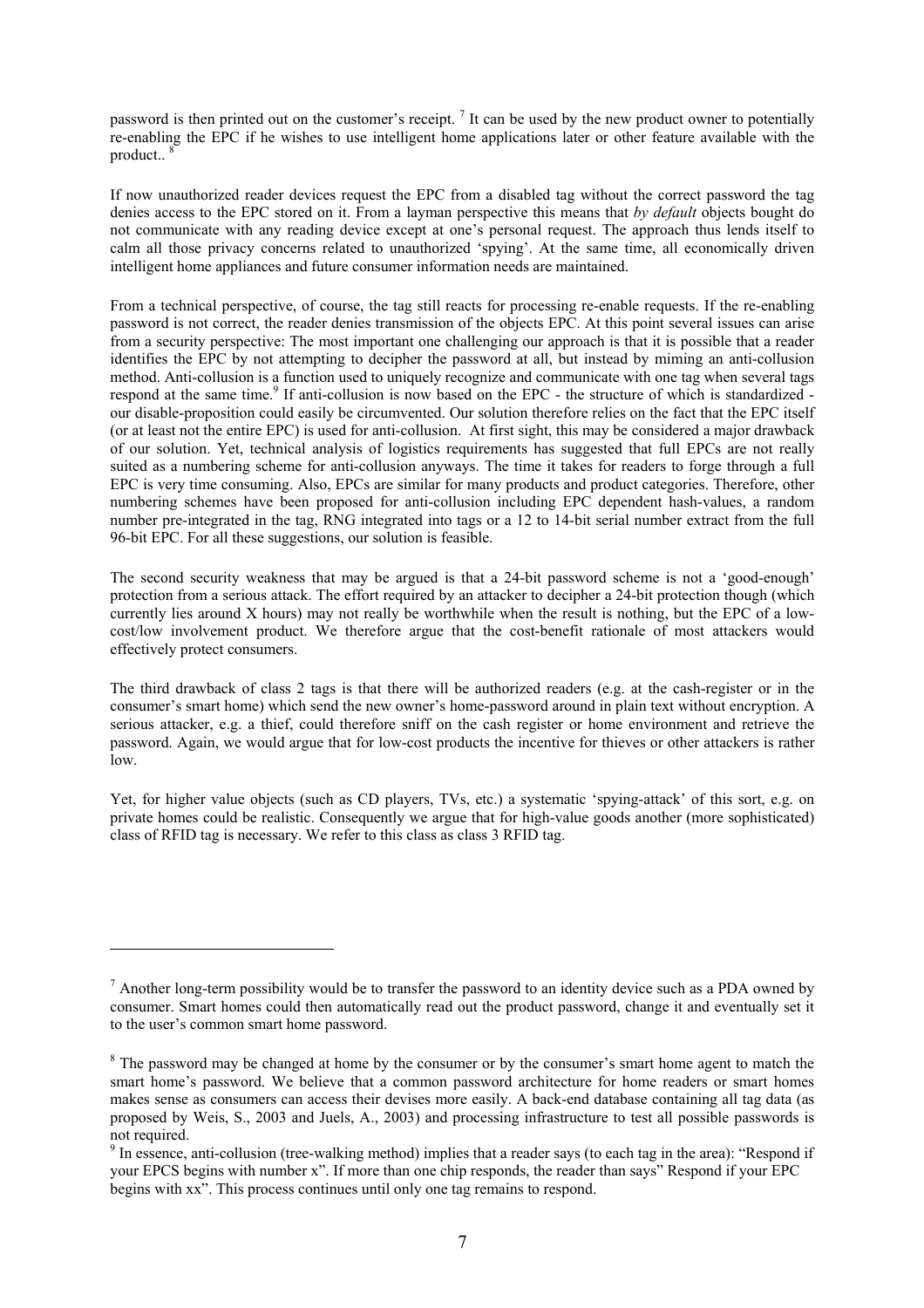#### **Class 3 enhancements**  ÷.

In order to defeat sniffing practices on high-value goods, class 3 tags employ a challenge response method to verify the (class 2) password. This method is based on a cryptographic one-way<sup>10</sup> function: First the tag sends a randomly generated value to a reader. Here, a pseudoRNG may be the most realistic solution for 'good-enough' security, when a standard RNG solution is too costly. The reader answers with a combined hash from the random value and the password. Using the same one-way function, the tag can then verify the reader's password. In detail the process would flow as follows:

| Step 1 | Reader sends a request to a tag (e.g. enable EPC).                                                                                                                                                                                |
|--------|-----------------------------------------------------------------------------------------------------------------------------------------------------------------------------------------------------------------------------------|
| Step 2 | Tag responds with a random value of 128 bit average length.                                                                                                                                                                       |
| Step 3 | Reader concatenates the 128 bit random value and the (class 2) password. Then, it<br>performs the cryptographic one-way function. The result is sent to the tag.                                                                  |
| Step 4 | Tag performs the same algorithm outlined in step 3. Upon reception of the reader result,<br>the tag compares its own result with the received result. If results match ( <true>), the tag<br/>performs the reader request.</true> |

The vulnerability of this procedure is that ithe moment of resetting the password the new password is transmitted in plain text. An attacker could thus sniff on the new password (e.g. at the cash register). In order to defeat such an attack an XOR function is applied for password re-set.<sup>11</sup>

Compared to solutions proposing published hash functions or symmetric encryption (Weis, 2003; Kinosita et al., 2003, Ohkubo et al., 2003) our solution does not require a database for personal tag management. Only one common password is used. Switching product ownership implies just two password changing steps using a randomly selected temporary password. Key management is equally not required.

Table 2 gives an overview of our proposed privacy enhancements to the current class 0 and 1 specification.<sup>12</sup> It also specifies what and how many extra requirements would arise for tag manufacturers if our solution was to be adopted.

Obviously, both class enhancements we propose do imply some additional cost for tag manufacturers. Tags of class 2 and 3 need ROM instead of RAM, need to process two (or even five) additional functions<sup>13</sup> and need at least one additional bit in memory. Yet, especially as far as low cost passive tags are concerned, our solution is very lean in terms of additional cost arising. It makes a realistic trade-off between privacy and security concerns on one side and economic feasibility on the other.

 $\overline{a}$  $10$  In [1] a solution for a low-cost hash (one-way) function for RFID tags was proposed.

<sup>&</sup>lt;sup>11</sup> The XOR function allows for hiding the new password. The retailer's cash-register or check-out apparatus would transmit the XOR result based on old and new password instead of transmitting the new password in plain text. The tag would decrypt the binary XOR code with the held of the old password and derive the new password.

 $12$  In addition to this proposal it would be possible to include a proof-of-authenticity concept into a tag of this class. This could be considered for luxury goods or other kind of highly brand-reliant items. In this case, the manufacturer would have to embed a secret (of additional 64 bit) in the tag's memory. Assuming access to a manufacturer database and with the help of the (existent) challenge-response function a reader would be able to verify the authenticity of a product.

 $<sup>13</sup>$  Only two of the functions needed for class 3 tags (Cryptographic one-way function and random number</sup> generator), have a significant effect to manufacturing costs of tags.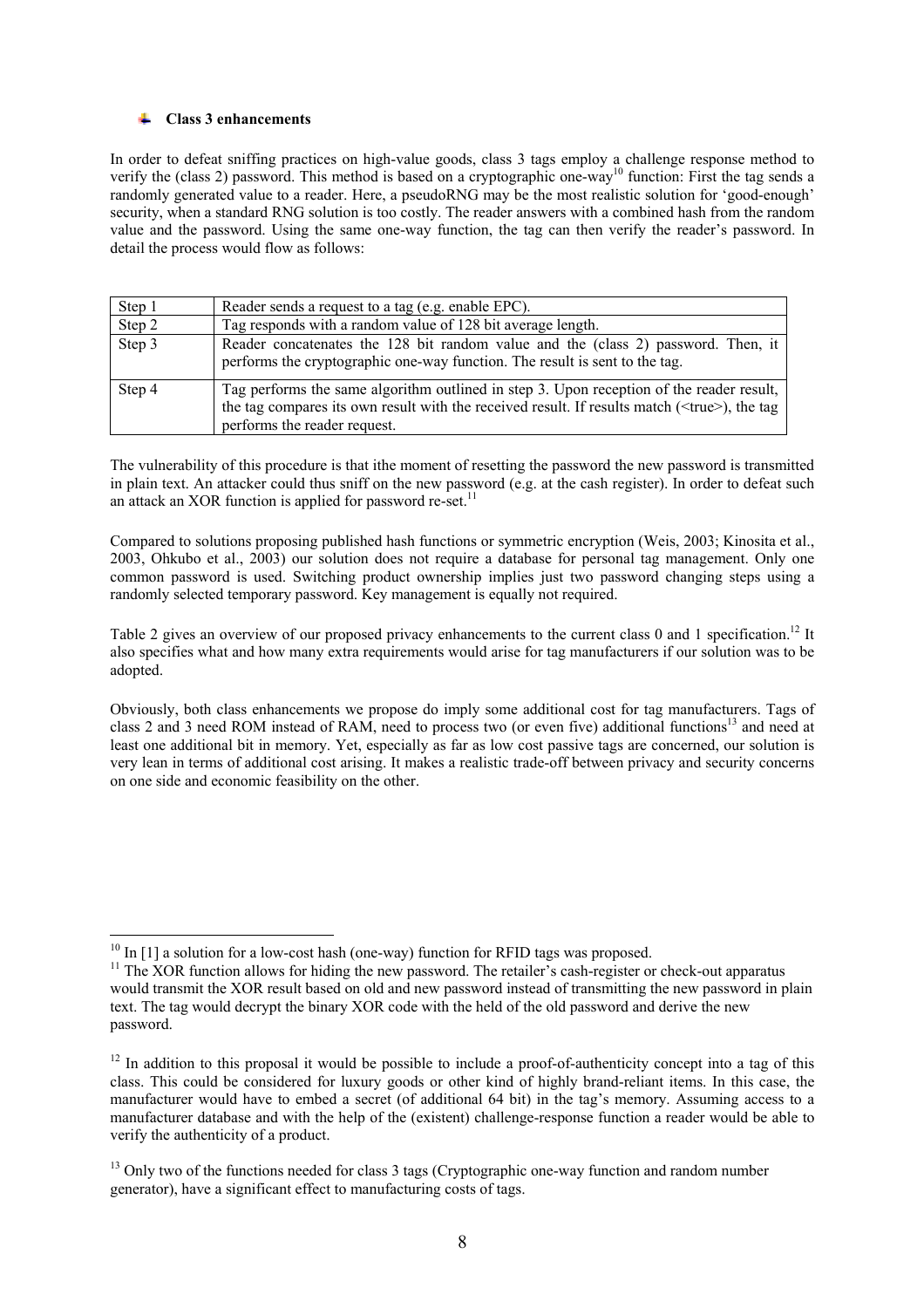| <b>RFID</b> tag specification                              | Class 0      | Class 1      | Class <sub>2</sub> | Class 3      |  |  |  |
|------------------------------------------------------------|--------------|--------------|--------------------|--------------|--|--|--|
| <b>Memory</b>                                              |              |              |                    |              |  |  |  |
| <b>ROM</b>                                                 | X            | X            | X                  | X            |  |  |  |
| <b>EPROM</b>                                               | X            | X            | X                  | $\mathbf{x}$ |  |  |  |
| RAM                                                        | $\mathbf{x}$ | $\mathbf{x}$ | X                  | $\mathbf{X}$ |  |  |  |
| <b>Minimum memory type required</b>                        | <b>ROM</b>   | <b>ROM</b>   | <b>RAM</b>         | <b>RAM</b>   |  |  |  |
| <b>Objects in Memory</b>                                   |              |              |                    |              |  |  |  |
| Electronic Product Code (EPC) (x bit)                      | $\mathbf{X}$ | X            | X                  | X            |  |  |  |
| 8 bit password related to kill-function                    |              | $\mathbf x$  |                    |              |  |  |  |
| 24 bit password related to kill-function                   | $\mathbf{X}$ | X            |                    |              |  |  |  |
| 24 bit password to disable or enable the EPC               |              |              | X                  | $\mathbf{X}$ |  |  |  |
| Status (enabled/disabled)                                  |              |              | X                  | X            |  |  |  |
| <b>Memory space required (incl. 96 bits for EPC)</b>       | 136 bits     | 136 bits     | 137 bits           | 137 bits     |  |  |  |
| <b>Operations</b>                                          |              |              |                    |              |  |  |  |
| Receive requests (from reader or kill-device)              | X            | X            | X                  | X            |  |  |  |
| Send EPC number (to reader)                                | X            | $\mathbf X$  | X                  | X            |  |  |  |
| Self-test EPC or random number for anti-collusion          | X            | $\mathbf{X}$ | $\mathbf{X}$       | X            |  |  |  |
| Kill EPC function                                          | $\mathbf X$  | $\mathbf X$  |                    |              |  |  |  |
| Verify (kill-)password                                     | X            | $\mathbf X$  |                    |              |  |  |  |
| Cryptographic one-way function                             |              |              |                    | X            |  |  |  |
| <i>Disable</i> function (to disable EPC based on password) |              |              | X                  | X            |  |  |  |
| Enable function (to enable EPC based on password)          |              |              | X                  | X            |  |  |  |
| Verify password to disable/enable EPC                      |              |              | $\mathbf{X}$       | $\mathbf{X}$ |  |  |  |
| Change password                                            |              |              | X                  | X            |  |  |  |
| Generate random number (pseudoRNG)                         |              |              |                    | X            |  |  |  |
| XOR function                                               |              |              |                    | X            |  |  |  |
| <b>Number of functions required</b>                        | 5            | 5            | 7                  | 10           |  |  |  |

Table 2: Current and future RFID tag components relevant in the privacy context

# **Conclusion**

RFID technology will be a ubiquitous reality in every-day life in the future. This paper shows why manufacturers, retailers and consumers want to maintain an RFID tag's functionality both in a store and after a purchase has been made. On this basis it is argued that killing RFID tags is an unrealistic solution to preserve privacy in the long run. However, it is also shown that leaving an RFID chip alive can lead to an unprecedented level of privacy intrusion. The authors conclude that the current RFID tag classes 0 and 1 as outlined in the specification 1.0. must therefore be enhanced with privacy functionality. Two levels of low-cost privacy protection are suggested. The approach is called the 'disable-model'.

The major benefit of the solution outlined is that a compromise is made between state-of-the-art security and what is economically feasible. Only 'good-enough' security is used to develop a proposition that will meet the privacy needs in a majority of situations. Secondly, the disable-model puts RFID communication into the sole control of the user. With this, the solution embraces current thinking in the development of PET technologies which takes a user-centric view. Finally, the model is the only proposition to our knowledge which allows for a realistic compromise between RFID-based market aspirations and business models on one side and peoples' desire for privacy on the other. In doing so it remains simple and cost efficient. Consequently, we believe that the disable-model is a good road to take.